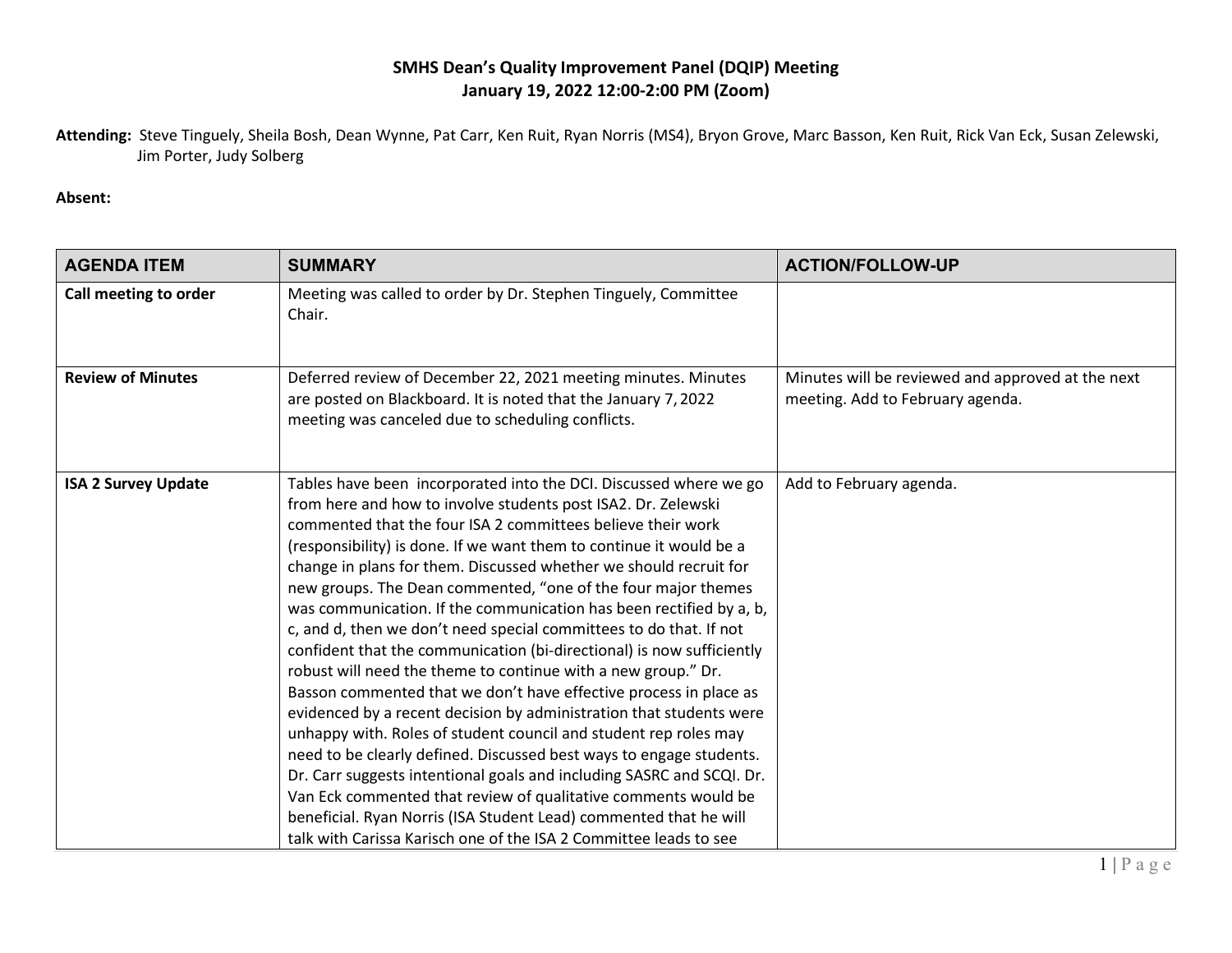|                                             | what the committee recommends. Dr. Tinguely commented that<br>DQIP is responsible for reviewing the qualitative data as well as the<br>quantitative. Dr. Basson suggested informing students that if the<br>committee work is done, this is no longer an LCME issue, it's an issue<br>of QI. He recommended seeking student volunteers with<br>appropriately appointed faculty. These people (groups) would<br>review and make recommendations. Ryan Norris suggested that we<br>utilize Student Council. Dr. Zelewski commented that some Student<br>Council members have indicated that they are not interested in<br>enhancing their roles. It was concluded that DQIP will review the ISA<br>2 data analysis at a future meeting and decisions will be made after |  |
|---------------------------------------------|-----------------------------------------------------------------------------------------------------------------------------------------------------------------------------------------------------------------------------------------------------------------------------------------------------------------------------------------------------------------------------------------------------------------------------------------------------------------------------------------------------------------------------------------------------------------------------------------------------------------------------------------------------------------------------------------------------------------------------------------------------------------------|--|
|                                             | that review.                                                                                                                                                                                                                                                                                                                                                                                                                                                                                                                                                                                                                                                                                                                                                          |  |
| <b>Element 1.1</b>                          | Table f. reviewed again. Discussed previously cited elements. Dr<br>Tinguely explained that those in green are resolved, and those in<br>blue require ongoing monitoring. He asked for the committee's<br>opinion on 12.5 Non-involvement of Providers of SHS in Student<br>Asessment/location of Student Health Record. It is noted that we<br>previously had SHS providers in the Sim Center and that is no longer<br>our practice and additionally COI policy for assessment wasn't in<br>place in the previous visit. This is now in place. It was verified during<br>the meeting that we have a conflict statement in the SIM Center<br>grading forms. Concluded that this no longer requires DQIP<br>monitoring.                                                |  |
| <b>Conflict of Interest (COI)</b><br>policy | COI policy is under review. It's out for comment. Once that it<br>complete it will require approval from Faculty Council.                                                                                                                                                                                                                                                                                                                                                                                                                                                                                                                                                                                                                                             |  |
| Element 10.3                                | Dr. Porter provided an update. Committee as whole has not voted<br>on this. Discussion on regarding whether the person was an<br>instructor. He noted the policy wouldn't be admitted halfway<br>through the admission cycle. It will need to be implemented prior to<br>the next cycle. This will be discussed at the Admissions Committee<br>Retreat. Definition of who makes the judgement will be included in<br>this language.                                                                                                                                                                                                                                                                                                                                   |  |
| Element 10.9                                | Dr. Porter provided an update on students who would like to have<br>an alternate site assignment. Campus Deans have already reviewed                                                                                                                                                                                                                                                                                                                                                                                                                                                                                                                                                                                                                                  |  |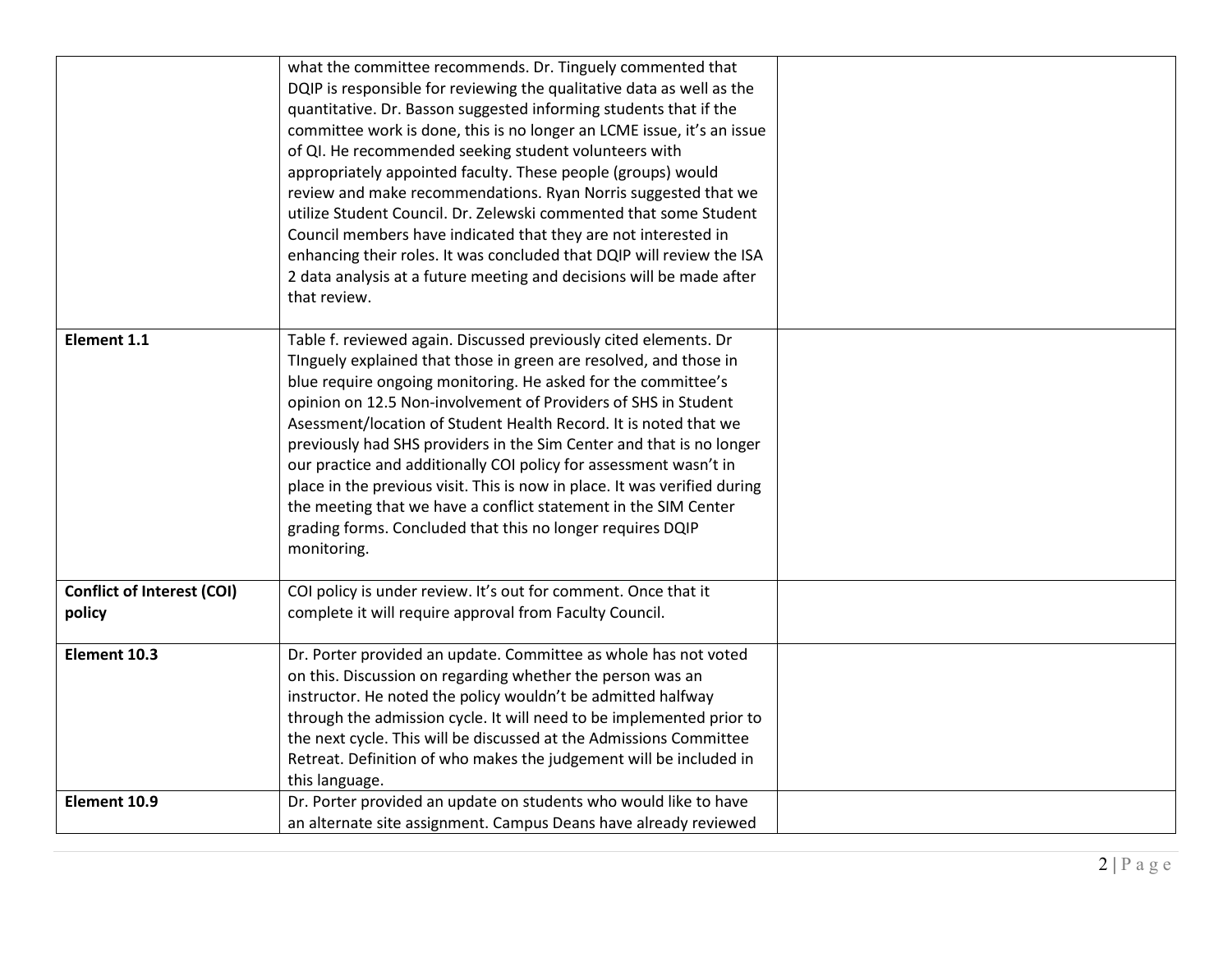| Element 11.0              | this. Dr. Porter will forward to Dr. Zelewski and Dr. Carr with the<br>language modification. Noted that if this is a procedural change only,<br>it won't require UMEC approval.<br>Previously Reviewed 11.0-2 table. Noted that in 2019-20, 14<br>students took a leave of absence (LOA). Dr. Wynne asked that we<br>circle back to this. Dr. Porter was recently asked to provide the data.<br>He commented that he will send the updated table to Dr. Tinguely.                                                                                              | Add to February agenda.           |
|---------------------------|-----------------------------------------------------------------------------------------------------------------------------------------------------------------------------------------------------------------------------------------------------------------------------------------------------------------------------------------------------------------------------------------------------------------------------------------------------------------------------------------------------------------------------------------------------------------|-----------------------------------|
| Element 12.3              | Narrative c. discussed whether there are issues with "stigma" of<br>being seen entering the office. Dr. Basson commented that this is an<br>issue of how students respond when asked by the LCME. If students<br>aren't concerned, then it won't be an issue. He suggested we add<br>this sentence to the narrative "These wellness advocates don't<br>provide MH care, they facilitate referrals."                                                                                                                                                             |                                   |
| Element 12.4              | Narrative a. regarding medical students on regional campuses in the<br>Dean's review he asked "can students be seen in our 2 FM clinics?<br>And what are the confidentiality safeguards?" Dr. Basson<br>commented that he doesn't think students are being seen in these<br>clinics. He asked OMA to check with Dave Schmitz to see if this is<br>occurring. This isn't in the medical care orientation per Dr. Zelewski.                                                                                                                                       | OMA will check with Dave Schmitz. |
| <b>Self-Study Summary</b> | Summary has been reviewed by the internal and external SSTF<br>groups. UMEC reviewed and approval has taken place. DQIP<br>reviewed at this meeting. Dr. Zelewski commented that she liked the<br>comments that Dr. Basson emailed to the committee. The<br>committee agrees that these should be incorporated.<br>These would include:<br>1. Creation of a structured note template customized for each<br>visit to guide the career counselor through the process at<br>each visit.<br>2. Central monitoring of these visits to make sure that they<br>occur. |                                   |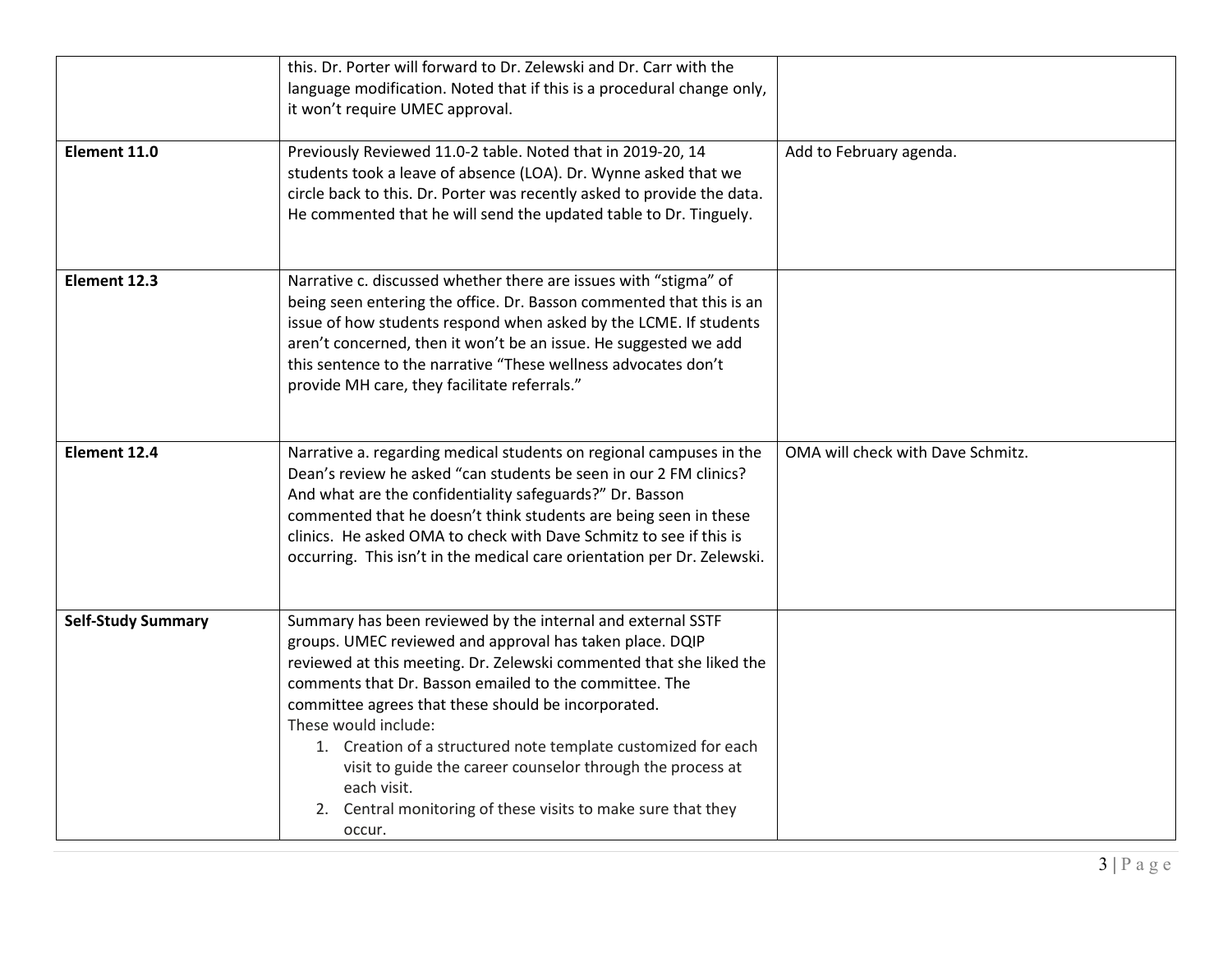|                                   | 3. The creation of an additional data base of clinicians in<br>various specialties who can also be available to students |                        |
|-----------------------------------|--------------------------------------------------------------------------------------------------------------------------|------------------------|
|                                   | with specialty-specific questions.                                                                                       |                        |
|                                   | Discussed whether we should include any of the areas of                                                                  |                        |
|                                   | improvement noted in the ISA2. These conclusions have been                                                               |                        |
|                                   | included in the DCI but not in the SSSR. Concluded that it would be                                                      |                        |
|                                   | beneficial to include this information and indicate that while this                                                      |                        |
|                                   | may be a preliminary review/report, there is evidence to suggest                                                         |                        |
|                                   | that things have improved.                                                                                               |                        |
|                                   | Dr Grove made a few suggestions which he submitted in writing.                                                           |                        |
|                                   | Dr. Tinguely will incorporate the suggestions made by Dr. Basson, Dr.                                                    |                        |
|                                   | Zelewski and Dr. Grove and then return to the Dean for his final                                                         |                        |
|                                   | review.                                                                                                                  |                        |
|                                   |                                                                                                                          |                        |
|                                   | Document was approved with these modifications.                                                                          |                        |
|                                   |                                                                                                                          |                        |
| <b>DCI Submission Update</b>      | Dr. Tinguely shared the timeline for DCI review, completion and                                                          |                        |
|                                   | submission. All documents need to be submitted by January 31,                                                            |                        |
|                                   | 2022. Elements have been combined into standards and the entire                                                          |                        |
|                                   | document has been forwarded to the Dean for his final review.                                                            |                        |
| <b>Mock Visit Schedule and</b>    | Visit schedule has been finalized, schedule was emailed out by                                                           |                        |
| Preparation                       | Jeanette Gratton along with the Outlook calendar invites. OMA is                                                         |                        |
|                                   | sending out emails to all participants which include DCI elements                                                        |                        |
|                                   | relevant to their respective sessions as well as possible questions to                                                   |                        |
|                                   | anticipate. IT support is expected to be provided by Nasser                                                              |                        |
|                                   | Hammami (Information Resources) and his team.                                                                            |                        |
| <b>Tracking Individual</b>        | Ongoing agenda item                                                                                                      | Add to February agenda |
| <b>Professionalism and</b>        |                                                                                                                          |                        |
| <b>Mistreatment Over Time</b>     |                                                                                                                          |                        |
|                                   |                                                                                                                          |                        |
| <b>Frequency of DQIP meetings</b> | Ongoing agenda item                                                                                                      | Add to February agenda |
| <b>Post LCME Survey Visit</b>     |                                                                                                                          |                        |